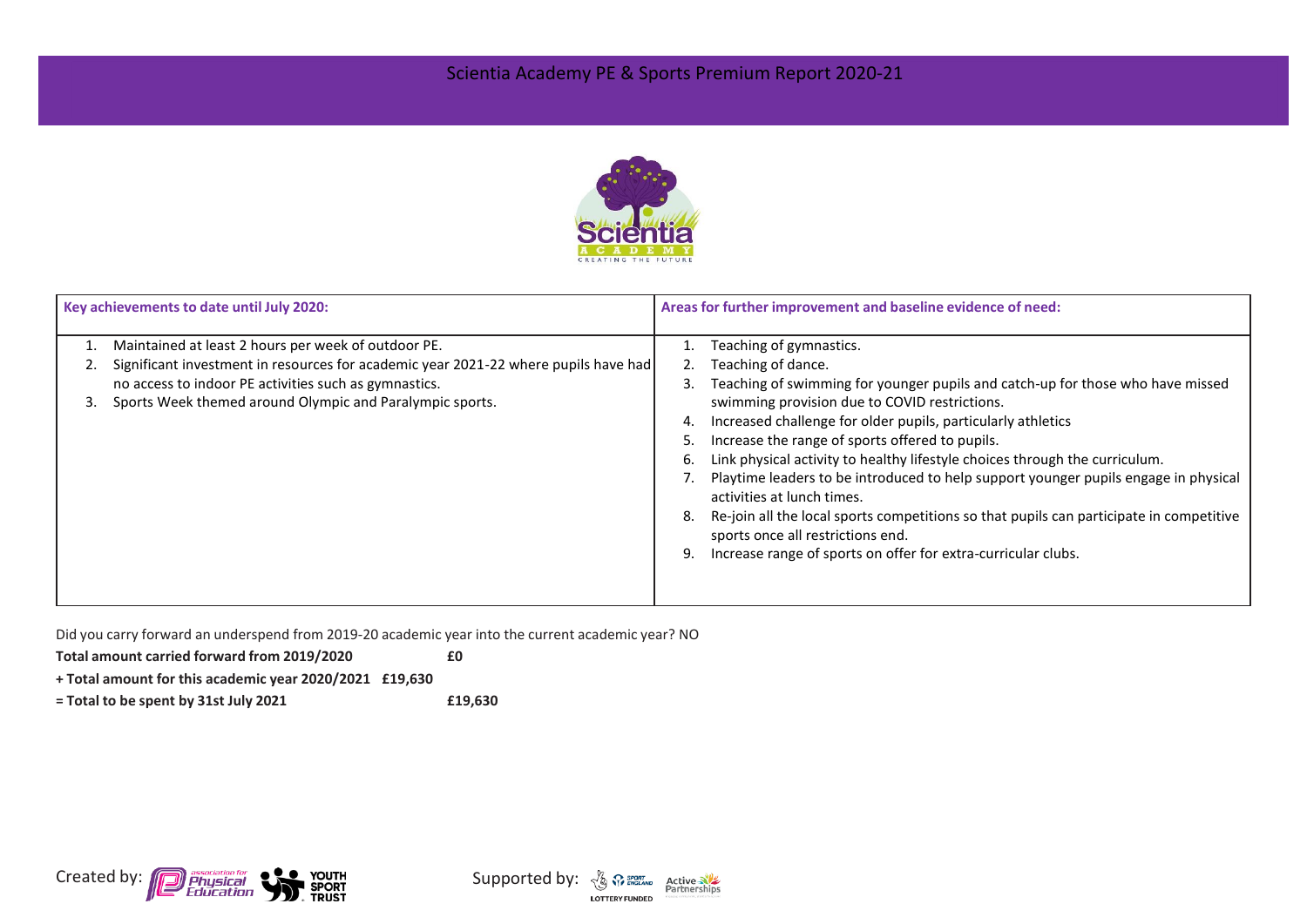| Meeting national curriculum requirements for swimming and water safety.                                                                                                                                                                                                                       | COVID-19 restrictions have meant that we<br>have not been able to implement a |
|-----------------------------------------------------------------------------------------------------------------------------------------------------------------------------------------------------------------------------------------------------------------------------------------------|-------------------------------------------------------------------------------|
| N.B Complete this section to your best ability. For example, you might have practised safe self-rescue techniques ondry land which you can<br>transfer to the pool when school swimming restarts.                                                                                             | programme of swimming this year.                                              |
| Due to exceptional circumstances priority should be given to ensuring that pupils can perform safe self-rescue even                                                                                                                                                                           |                                                                               |
| if they do not fully meet the first two requirements of the NC programme of study.                                                                                                                                                                                                            |                                                                               |
| What percentage of your current Year 6 cohort swim competently, confidently and proficiently over a distance of atleast 25 metres?<br>N.B. Even though your pupils may swim in another year please report on their attainment on leaving primary schoolat the end of the<br>summer term 2021. | As above                                                                      |
| Please see note above.                                                                                                                                                                                                                                                                        |                                                                               |
| What percentage of your current Year 6 cohort use a range of strokes effectively [for example, front crawl, backstrokeand breaststroke]?                                                                                                                                                      | As above                                                                      |
| Please see note above.                                                                                                                                                                                                                                                                        |                                                                               |
| What percentage of your current Year 6 cohort perform safe self-rescue in different water-based situations?                                                                                                                                                                                   | As above                                                                      |
| Schools can choose to use the Primary PE and sport premium to provide additional provision for swimming, but thismust be for activity over<br>and above the national curriculum requirements. Have you used it in this way?                                                                   | No- as above                                                                  |



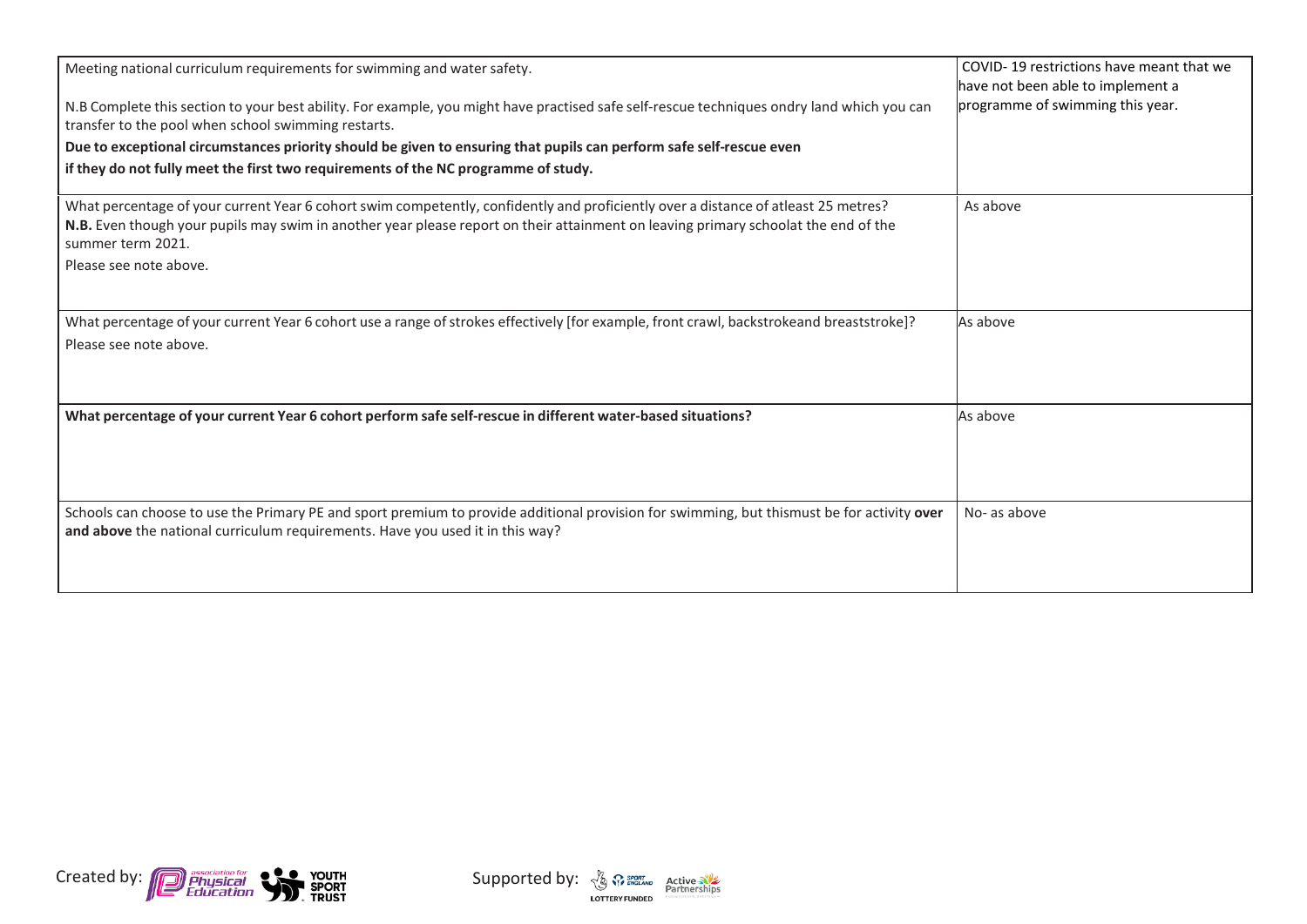| Academic Year: 2020/21                                                                                                                                                            | Total fund allocated: £19, 630                                                                | Date Updated:17/06/2021 |                                                                                                                                                                                                    |                                                                                                                                                                                                        |
|-----------------------------------------------------------------------------------------------------------------------------------------------------------------------------------|-----------------------------------------------------------------------------------------------|-------------------------|----------------------------------------------------------------------------------------------------------------------------------------------------------------------------------------------------|--------------------------------------------------------------------------------------------------------------------------------------------------------------------------------------------------------|
| Key indicator 1: The engagement of all pupils in regular physical activity - Chief Medical Officers guidelines recommend thatprimary school pupils                                | Percentage of total allocation:                                                               |                         |                                                                                                                                                                                                    |                                                                                                                                                                                                        |
| undertake at least 30 minutes of physical activity a day in school                                                                                                                | 23%                                                                                           |                         |                                                                                                                                                                                                    |                                                                                                                                                                                                        |
| Intent                                                                                                                                                                            | Implementation                                                                                |                         | Impact                                                                                                                                                                                             |                                                                                                                                                                                                        |
| To give all pupils the opportunity to engage<br>in structured physical activity at lunchtimes.                                                                                    | Burton Albion coach on site for 2<br>lunchtimes per week supporting year 3<br>and 6 'Bubbles' | £3000                   | Engagement in lunchtime<br>activities increased.                                                                                                                                                   | Continue to offer lunchtime<br>support in 2021-2                                                                                                                                                       |
| To provide targeted support for Years 3 and<br>6 in afternoon so that there are more staff<br>available to provide the 2 hours of weekly PE PE<br>in line with other year groups. | Burton Albion coach working alongside<br>teaching staff to provide 2 hours of weekly          | £1600                   | Years groups have been able to work in<br>smaller groups to support individual<br>needs and target individual children.                                                                            | Teaching team have learnt form the<br>coaches so they can continue the<br>activities next year.                                                                                                        |
| Key indicator 2: The profile of PESSPA being raised across the school as a tool for whole school improvement                                                                      |                                                                                               |                         |                                                                                                                                                                                                    | Percentage of total allocation:                                                                                                                                                                        |
|                                                                                                                                                                                   |                                                                                               |                         |                                                                                                                                                                                                    | 0%                                                                                                                                                                                                     |
| Intent                                                                                                                                                                            | Implementation                                                                                |                         | Impact                                                                                                                                                                                             |                                                                                                                                                                                                        |
| That all pupils will receive at least the<br>minimum of 2 hours per week PE despite<br>the restrictions on inside PE due to COVID-<br>19 control measures.                        | Each year group to have a timetabled<br>afternoon dedicated to outdoor PE.                    | £0                      | Pupil health and wellbeing has<br>been supported by the regular<br>exercise and outdoor activity.<br>Pupils have made good progress<br>against the National Curriculum<br>Year Group expectations. | Timetable 2 hours to include<br>indoor session in 2021-22 to<br>support the development of<br>gymnastics and dance which has<br>been missed due to lack of<br>available COVID safe space this<br>year. |



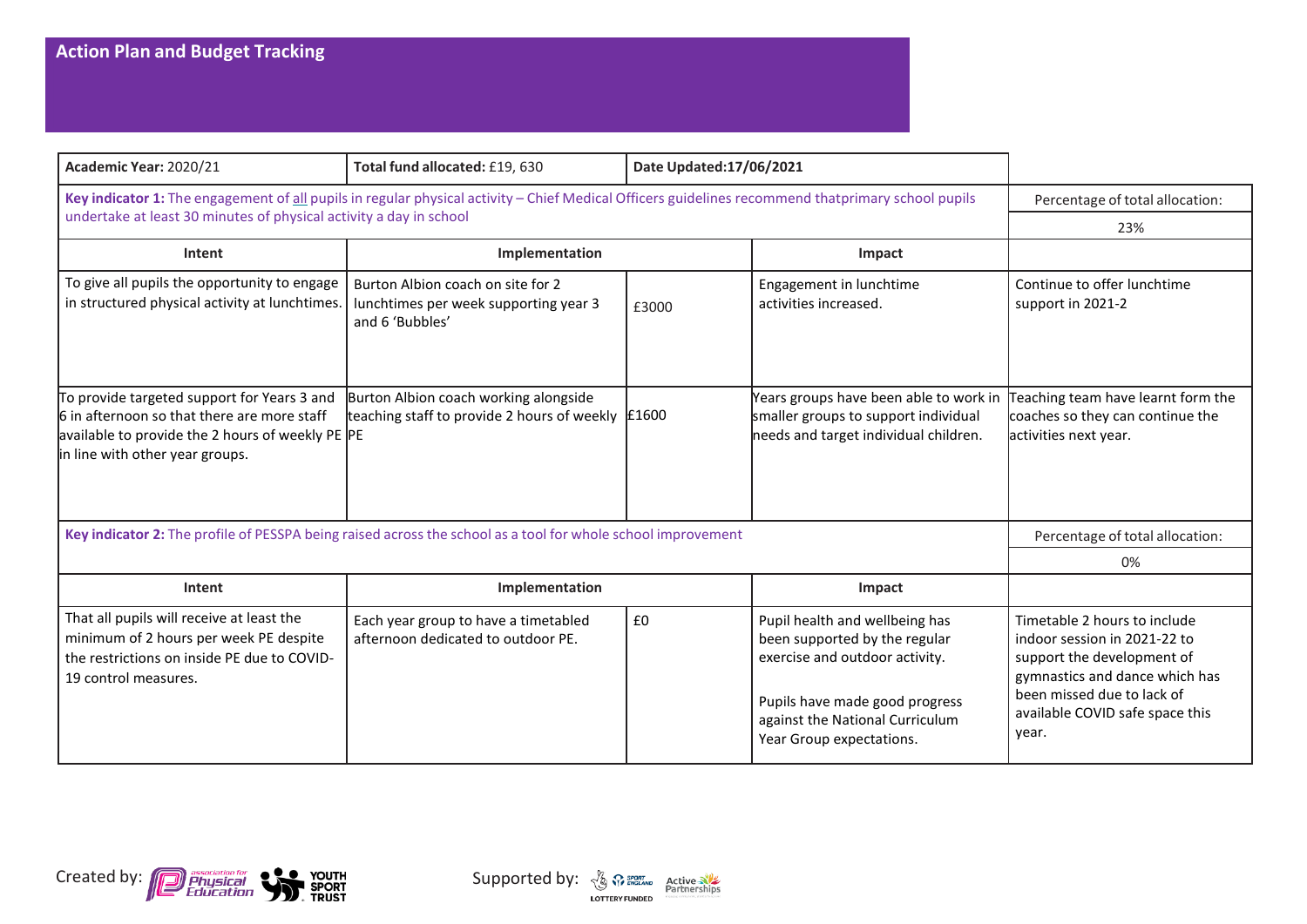| To trail the use of the 'Daily Mile'<br>energise. | After Spring lockdown, Year 6 pupils to<br>have a daily mile session to help support<br>concentration and to start the day with<br>a physical activity to help motivate and | £0 | Year 6 teacher has seen positive<br>l impact in motivation and<br>concentration. Pupil voice shows<br>that this is enjoyed and valued by<br>pupils involved. | Continue and share good practice<br>with rest of school for 2021-2 |
|---------------------------------------------------|-----------------------------------------------------------------------------------------------------------------------------------------------------------------------------|----|--------------------------------------------------------------------------------------------------------------------------------------------------------------|--------------------------------------------------------------------|
|---------------------------------------------------|-----------------------------------------------------------------------------------------------------------------------------------------------------------------------------|----|--------------------------------------------------------------------------------------------------------------------------------------------------------------|--------------------------------------------------------------------|



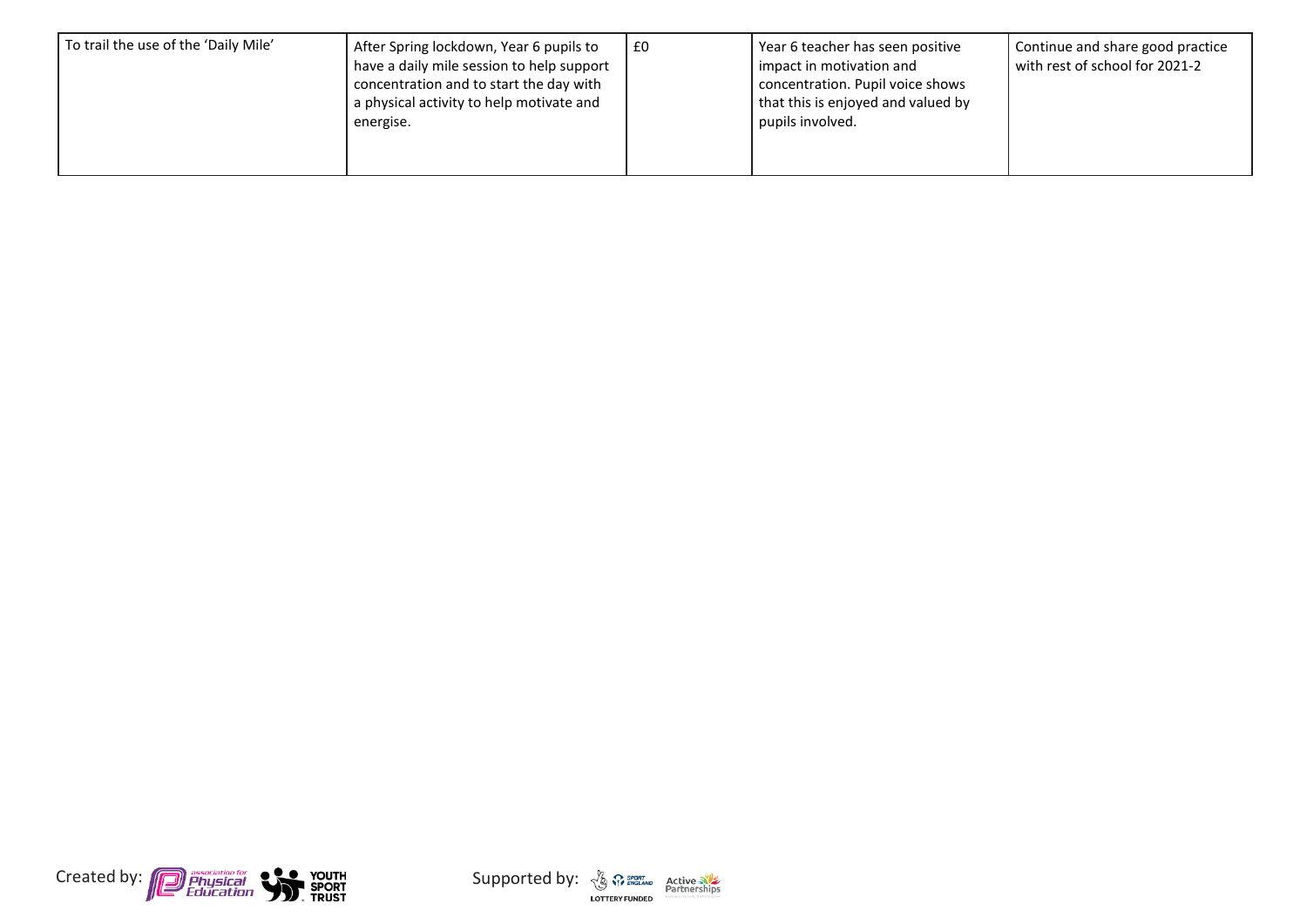| Key indicator 3: Increased confidence, knowledge and skills of all staff in teaching PE and sport<br>Intent<br>To have consistently high-quality teaching<br>of PE across the school.                                                                             | Implementation<br>Subscription to PE Hub which has<br>detailed planning for all year groups,<br>lessons are well sequenced and<br>provide breadth and depth within the<br>curriculum. | £350                                                    | Impact<br>Level of pupil engagement is high and<br>pupil voice shows that PE is enjoyed,<br>adding to pupil wellbeing.<br>NQTs have been able to meet their<br>teacher standards and have developed<br>their knowledge and skills in the<br>teaching of PE. | Percentage of total allocation:<br>2%<br>Continue to subscribe to PE Hub in<br>2021-2 |
|-------------------------------------------------------------------------------------------------------------------------------------------------------------------------------------------------------------------------------------------------------------------|---------------------------------------------------------------------------------------------------------------------------------------------------------------------------------------|---------------------------------------------------------|-------------------------------------------------------------------------------------------------------------------------------------------------------------------------------------------------------------------------------------------------------------|---------------------------------------------------------------------------------------|
| Key indicator 4: Broader experience of a range of sports and activities offered to all pupils<br>Intent                                                                                                                                                           | Implementation                                                                                                                                                                        |                                                         | Impact                                                                                                                                                                                                                                                      | Percentage of total allocation:<br>75%                                                |
| To provide a Sports Week that promotes a<br>wide range of new sporting experiences<br>including Paralympic sports.                                                                                                                                                | Aspire Sports to deliver 'Road to Tokyo'<br>workshops in summer term.                                                                                                                 | £1843.75                                                | All children have had the opportunity<br>to try new sports, such as archery and<br>gained an understanding of Paralympic<br>sports.                                                                                                                         | Plan a Sports Week for academic<br>year 2021-22                                       |
| To resource the teaching of gymnastics<br>and dance so that pupils receive quality<br>first teaching once COVID restrictions are<br>lifted.<br>To fully resource a broad and balanced<br>outdoor curriculum including new sports<br>of Lacrosse and Orienteering. | Purchase gymnastic and dance<br>equipment<br>Replenish existing resources and<br>introduce new curriculum plans and<br>resources.                                                     | £14,680<br>£12836.25 from<br>Sports Premium<br>funding) | School will be able to offer a broad and Introduce new equipment and<br>balanced curriculum with quality<br>resources and a better range of<br>gymnastic equipment that offers<br>challenge to KS2 pupils.                                                  | plans for 2021-2.<br>CPD to be planned for the teaching<br>of gymnastics.             |